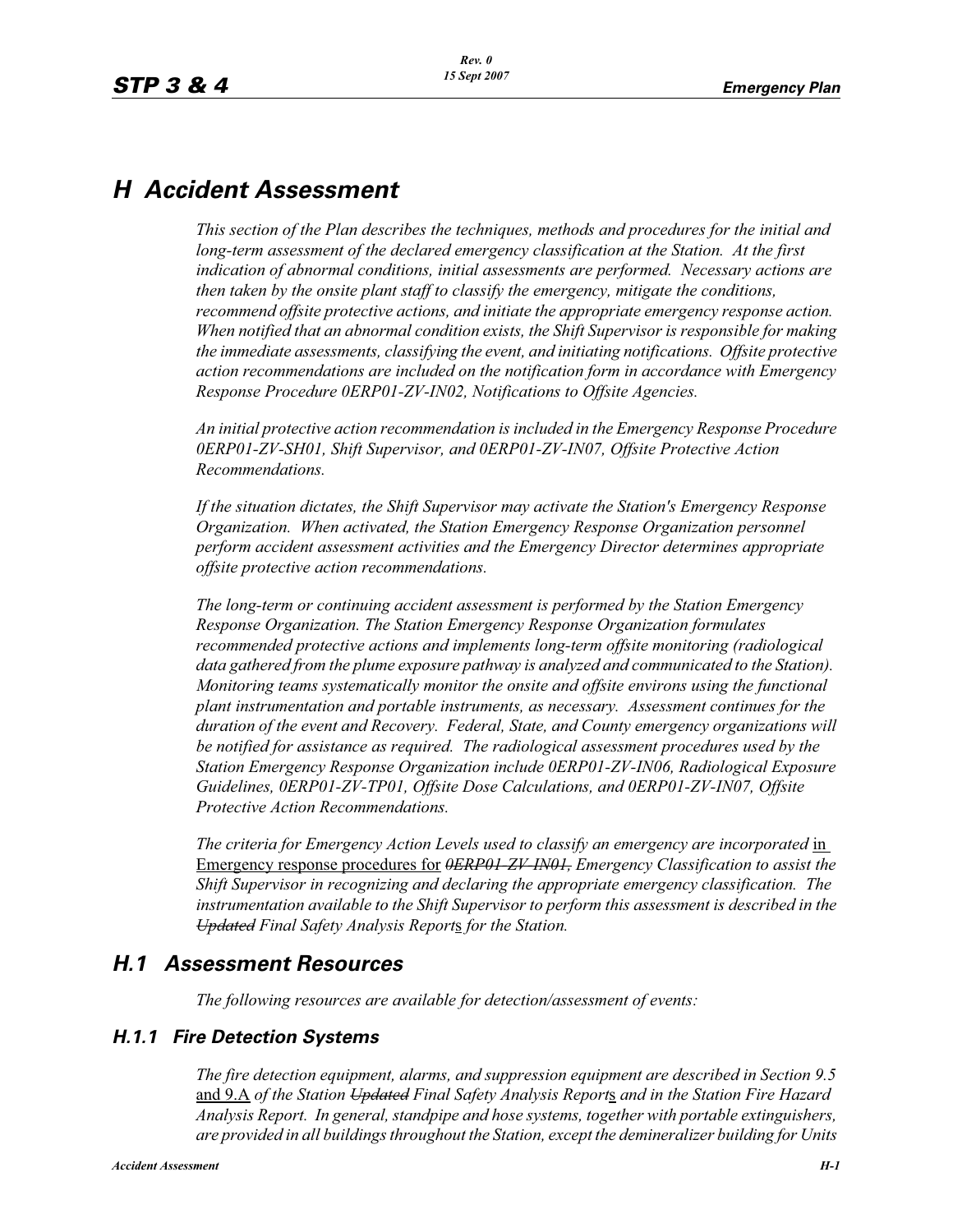*1 and 2. Additionally, the following systems are provided in selected areas to enhance the total fire protection and detection program:*

- -*Automatic* wet pipe *sprinklers* system
- -Manual pre-action dry pipe system
- -*Manual pre-action sprinklers*
- -*Water spray deluge* system
- -*Foam-water sprinklers*
- -*Hydrants*
- -*Halon system*
- -Carbon Dioxide system

### *H.1.2 Seismic Monitoring*

*The seismic monitoring system is described in Section 3.7 of the Station Updated Final Safety Analysis Report*s*. The seismic instrumentation is a digital triaxial seismograph* time history accelererometer *unit with programmable alarm, trigger, memory, recording and data retrieval capabilities and personal computer interface. The instrument is capable of providing time history acceleration data. The appropriate trigger condition will be selected to start data capture into solid-state memory or removable memory cards for later analysis. Settings for the instrument's pre-event memory and length of time that data is recorded will be selected so that the significant ground motion associated with the earthquake is recorded. The recorded information can be analyzed and displayed using a personal computer and software supplied with the machine. This software will display the measured response spectrum to be compared with the Operating Basis Earthquake (OBE) and Safe Shutdown Earthquake (SSE) response spectrum. The seismic instrument*ation locations are identified in the Station's Final Safety Analysis Reports*. is located at the -37 foot level in the Unit 1 containment building tendon access gallery. This location has an existing calculated structural response spectrum.*

## *H.1.3 Plant Process Instrumentation*

*The plant process instrumentation consists of various pressure, temperature, and level indicators of the Reactor Protection System and the Engineered Safety Feature System.*

*Instruments which provide information to the Plant Operations Staff for monitoring conditions in the reactor, reactor coolant system, and containment, and specific instrumentation designations and ranges are listed in the Station* Unit *Technical Specifications. These instruments provide information necessary for the rapid assessment of emergency conditions within the Station.*

- -*Containment pressure;*
- -*Emergency Core Cooling System activation;*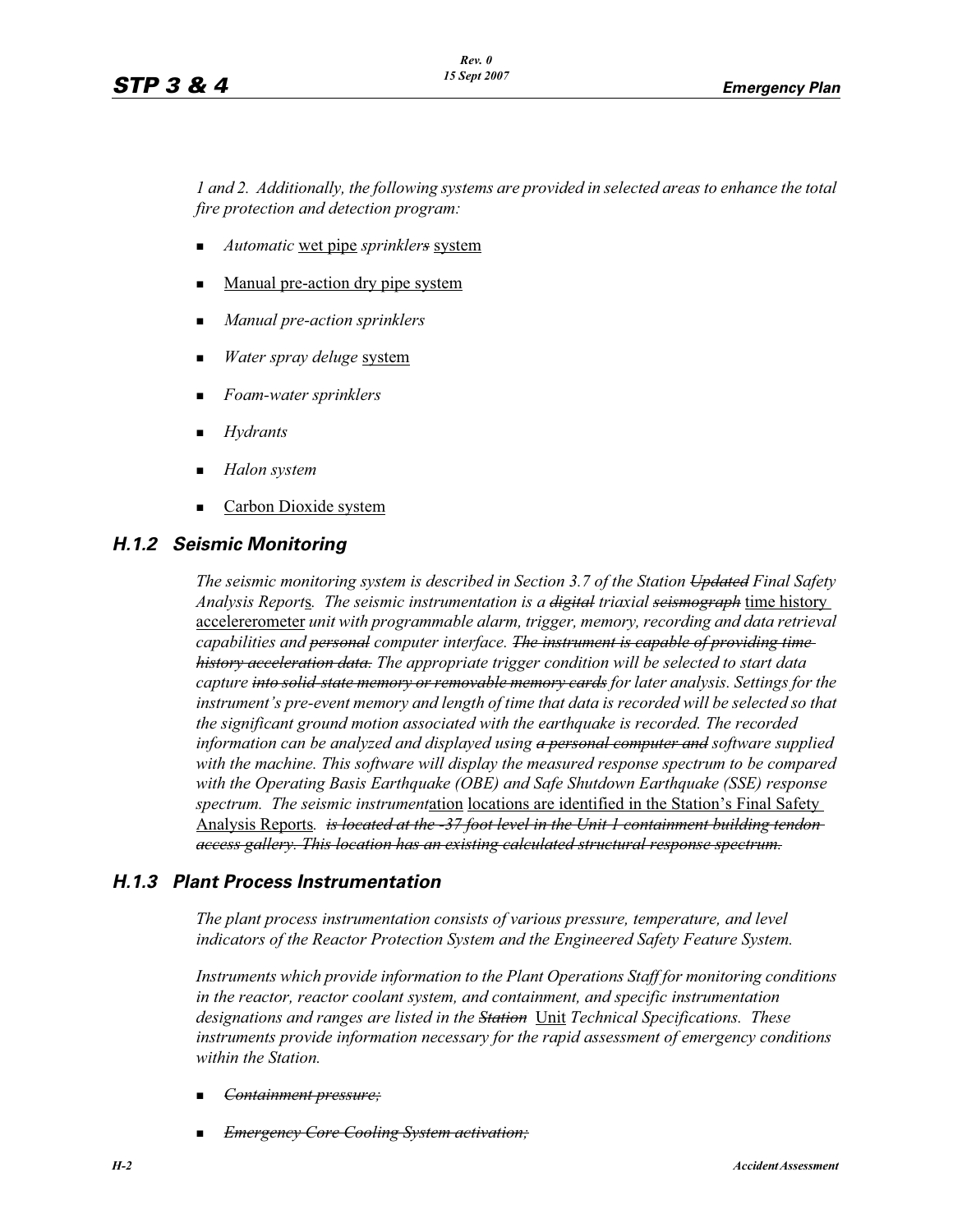- -*Pressurizer pressure;*
- -*Steam generator pressure and levels; and,*
- -*Reactor coolant temperature.*

*Additionally, the instrumentation provides data in the Control Room, Technical Support Center and the Emergency Operations Facility via the Emergency Response Facilities Data Acquisition and Display System* or Plant Information and Control System*.*

## *H.1.4 Liquid Radiation Monitor*

*A liquid radiation monitor is provided for gross failed fuel detection. The monitor obtains a continuous sample from the reactor coolant system and activates an alarm on the Radiation Monitoring System if a predetermined activity level is reached. The monitor is described in Section 11.0 of the Station Updated Final Safety Analysis Report*s*.*

### *H.1.5 Radiation Monitoring System*

*The Station has a system for monitoring radioactivity throughout the Station. This system is called the Radiation Monitoring System and consists of area and process/effluent radiological monitoring instrumentation. More information on the Radiation Monitoring System can be found in Section J of this Plan and is described in detail in Section 12.3 of the Station Updated Final Safety Analysis Report*s*.*

### *H.1.6 Meteorological System*

*The Station has two permanent meteorological towers near site for the analysis of current Station area meteorological data. The primary tower is a 60-meter (196.9 feet) tower, instrumentation, and computerized data output. The primary tower instrumentation includes sensors to measure wind direction, wind speed, air temperature, dew point, solar radiation, precipitation, and calculated differential temperatures between elevations. Data from the primary tower is relayed to the Station. This data is displayed by the Integrated Computer System (ICS/ERFDADS/*PICS*) and the Control Room meteorological instruments Table H-1 provides details on instrumentation and elevations of primary meteorological instrumentation.*

*The backup system consists of a 10-meter (32.8 feet) tower with similar but fewer instruments to measure air temperature, wind speed, and wind direction.*

*Data from either tower can be fed by independent digital processors to the Control Rooms, Technical Support Centers, Emergency Operations Facility, the Nuclear Regulatory Commission and State and County offices through direct dial modem communications.* 

*Weather forecasts are available from the National Weather Service by telephone. The Station has the option of using contracted commercial weather service or the National Weather Service.*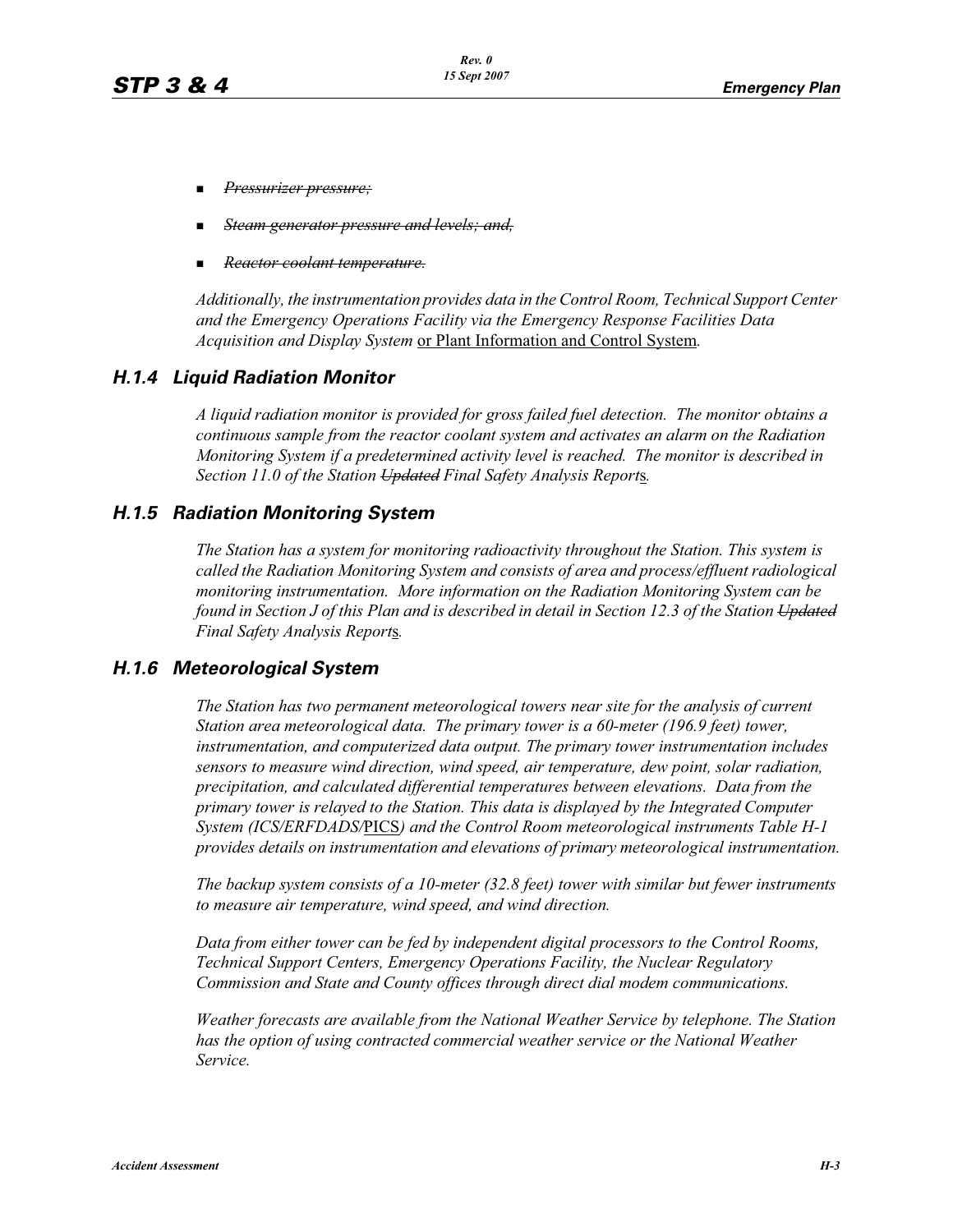## *H.1.7 Plant Liquid Systems*

*Analyses of plant liquid systems may be performed to help ascertain the nature of problems detected by other instrumentation (prior to an emergency). The samples will be collected and analyzed in accordance with Station Chemistry and Radiochemistry procedures.*

## *H.1.8 Gaseous Effluent Radiation Monitoring System*

*The Gaseous Effluent Radiation Monitoring System is based on the Radiation Monitoring System multiple channel analysis. Each channel consists of a sampling mechanism, one, two, or three chambers for particulate, iodine, and/or noble gas collection and detection, associated with auxiliary equipment and a local microprocessor. The system is capable of monitoring particulate activity and iodine and noble gas concentrations, in accident and normal ranges. Location of detectors for the process/effluent Radiation Monitoring System is provided in table form in Section 11.0* 11.5 *of the Station Updated Final Safety Analysis Reports.* 

## *H.2 Objectives of Onsite and Offsite Monitoring*

*The primary objective of the Onsite and Offsite Emergency Response Teams is to rapidly survey areas in order to determine the extent and distribution of radioactive material following an incident. The initial onsite and offsite surveys are important in the decision process since the extent and type(s) of protective actions will be based upon data reported by the survey teams.*

*Data provided to the Radiological Director from the field monitoring teams shall be compared to information supplied to the dose projection and assessment area by any Department of State Health Services teams that may be dispatched into the area. Data collected before Texas Department of Health teams are in the field shall be provided to the Department of State Health Services by the Radiological Director as soon as possible.*

*The task of each Offsite Field Team is to collect air samples and survey data so as too transmit information and results to the appropriate response center (i.e., the Control Room, Technical Support Center, and Emergency Operations Facility). 0ERP01-ZV-TP02, Offsite Field Teams provide process and procedural requirements for Offsite Field Teams. Information obtained by the Offsite Field Team is transmitted to the Offsite Field Team Supervisor as appropriate to the phase of the response, via radio contact. After the initial urgency of the post-accident situation has relaxed, subsequent surveys will be performed to obtain more information that is accurate.*

*The systems and equipment described in this section and the personnel resources described in Section B and C of this Plan allow for continuous monitoring and assessment of abnormal radiological conditions.*

*Within minutes of the declaration of an emergency, monitoring of the plant systems is established to assess potential releases or the extent of an actual release and to provide guidance for appropriate protective measures. This includes the capability to deploy an Offsite Field Team. Offsite Field Teams may be deployed after declaration of an Alert or higher emergency classification with an effluent monitor indication of a higher than normal release of radioactive materials or an unmonitored release. Field monitoring data and samples shall be collected and analyzed per normal Station Radiation Protection procedures and Radiological*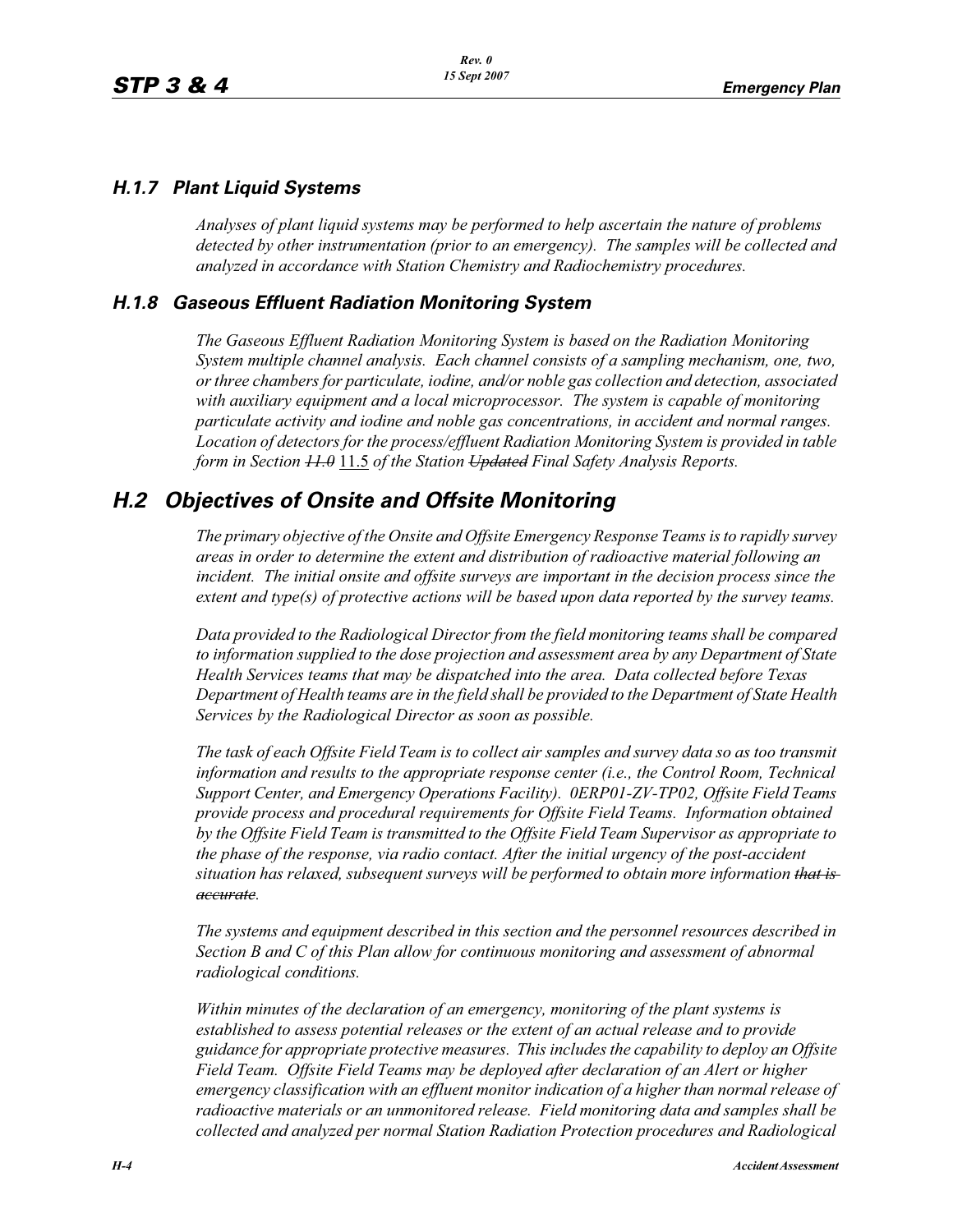*Environmental Monitoring procedures. Data from Federal, State, and County organizations are coordinated with the Station through their representatives at the Station Emergency Operations Facility with the Radiological Director.*

*The principal early concerns are thyroid dose commitment, due to inhalation of radioactive iodines, and exposure from immersion in a cloud of radioactive noble gases. Criteria for taking protective actions such as evacuation are expressed in terms of these two variables. Following this, efforts will normally be directed toward the evaluation of possible long-term exposures from ground deposition and various food chain pathways. Monitoring will continue throughout the duration of the emergency classification to allow for offsite protective action recommendation escalation, recovery or termination (with concurrence of County, State, and NRC organizations) as dictated by environmental sampling results.*

*Offsite Field Teams may be deployed to take dose rate readings and iodine concentrations in accordance with 0ERP01-ZV-TP02, Offsite Field Team. The Radiological Director will provide direct input to the Emergency Director concerning the need to make protective action recommendations to offsite agencies.* 

*Environmental radiological impact analysis is available using computerized dose assessment models or equivalent. This is more adequately detailed in Emergency Response Procedure 0ERP01-ZV-TP01, Offsite Dose Calculations.*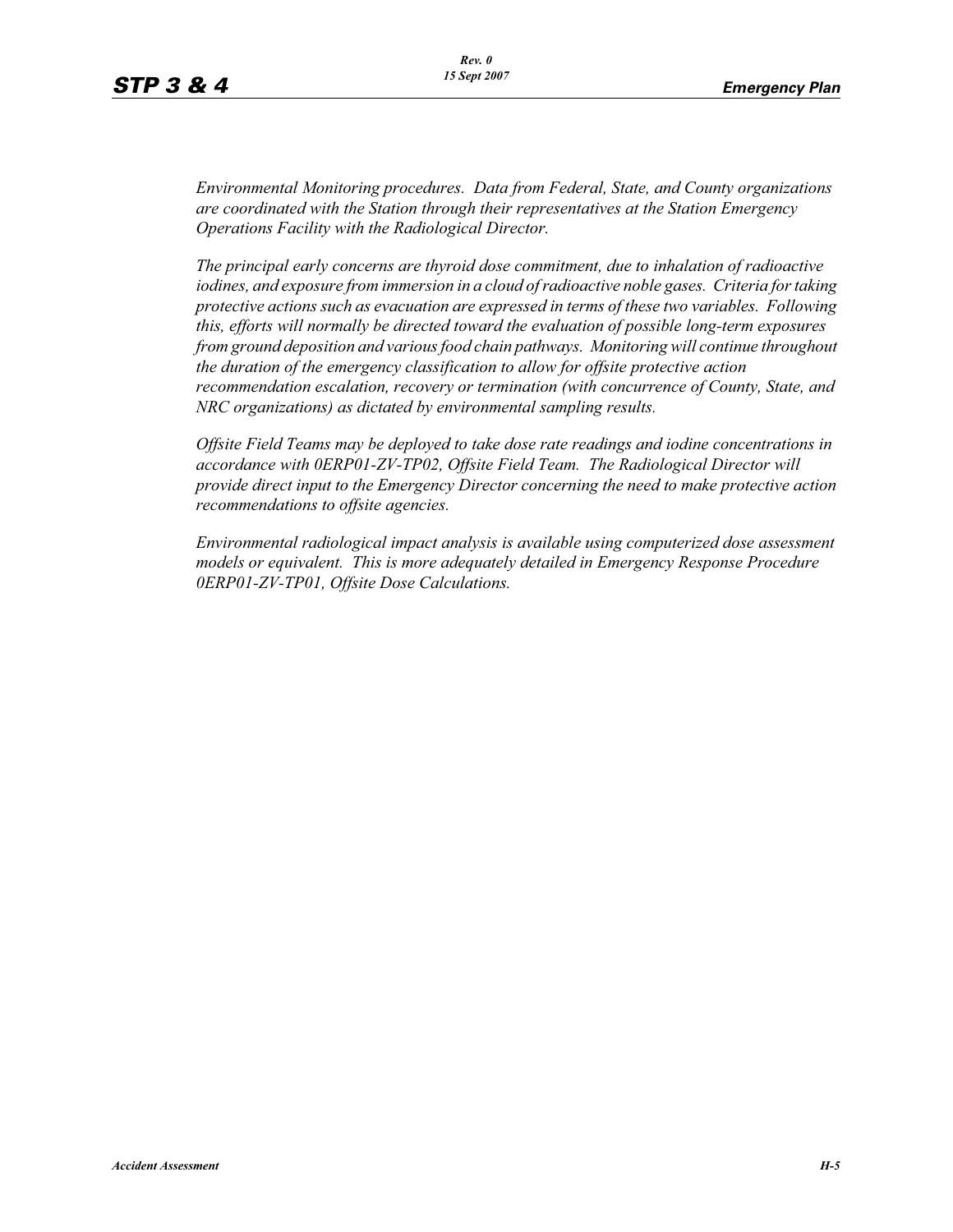#### *Rev. 0 15 Sept 2007*

## *Table H-1 Assessment Instrumentation Page 1 of 4*

*Typical Onsite Assessment Equipment and Facilities*

|    | <i><b>INSTRUMENT SYSTEM</b></i>  | <b>DESCRIPTION &amp; LOCATION</b>                                                                                                                                                        | <b>FUNCTIONAL APPLICABILITY</b>                                                                             |
|----|----------------------------------|------------------------------------------------------------------------------------------------------------------------------------------------------------------------------------------|-------------------------------------------------------------------------------------------------------------|
| 1. | <b>Meteorological Monitors</b>   |                                                                                                                                                                                          |                                                                                                             |
|    | <b>Meteorological Wind Speed</b> | Wind speed indicators located<br>on primary (60m) and backup<br>(10m) towers on northeastern<br>portion of the site                                                                      | Measures wind speed at 10m<br>and 60m above ground level                                                    |
|    | <b>Wind Direction</b>            | Wind direction indicators located<br>on primary (60m) and backup<br>(10m) towers on northeastern<br>portion of the site                                                                  | Measures wind direction at 10m<br>and 60m above ground level                                                |
|    | Temperature Differential         | Temperature sensors located on<br>primary (60m) tower on and<br>backup (10m) towers on<br>northeastern portion of the site                                                               | Measures temperature at 10m<br>and 60m above ground level for<br>computation of differential<br>temperature |
|    | Precipitation                    | Heated gage near ground level<br>at the primary tower                                                                                                                                    | Provides measurement of<br>precipitation levels                                                             |
|    | Dewpoint                         | Sensed via a dewpoint probe<br>dewpoint membrane (vapor<br>window), dewpoint cell and a<br>temperature probe sensor<br>located at 3 meters on the<br><b>Primary Meteorological Tower</b> | Provides atmospheric dewpoint<br>measurement for the site<br>environs                                       |
|    | Computer                         | Data acquisition computers at<br>primary and back up towers tied<br>to ICS/ERFDADS/PICS                                                                                                  | Provides data link for<br>meteorological information                                                        |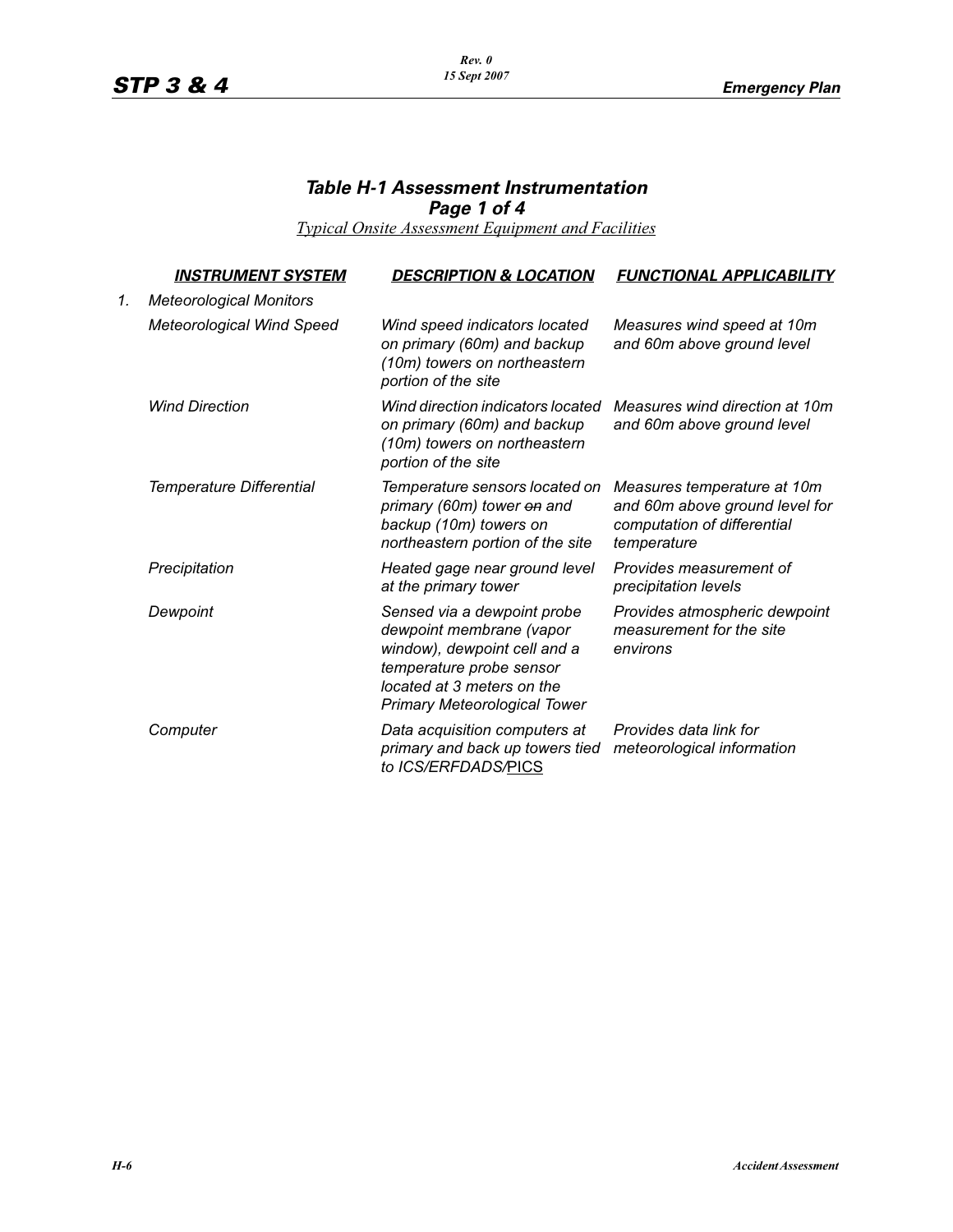#### *Rev. 0 15 Sept 2007*

## *Table H-1 Assessment Instrumentation Page 2 of 4*

*Typical Onsite Assessment Equipment and Facilities*

*2. Seismic Monitor A digital triaxial* accelerometer *seismograph unit with programmable alarm, trigger, memory, recording and data retrieval capabilities and personal computer interface The seismic instrument is located at the -37 foot level in the Unit 1 containment building tendon access gallery*

#### *INSTRUMENT SYSTEM DESCRIPTION & LOCATION FUNCTIONAL APPLICABILITY*

*Record ground and peak orthogonal accelerations with respect to time*

- *3. Radiation Monitoring System*
	- *A. Area Radiation Monitoring System*
	- *B. Process/Effluent Radiation Monitoring System*

# *4. Fire Protection System*

*A. Spot Thermal Detector Detect fixed temperature or rate of temperature rise; activates an alarm*

*B.Ionization Detector Detect nonvisible smoke and combustible gases; activates*

*C. Ultraviolet Flame Detector Detect flame or spark; activates an alarm*

*D. Photoelectric Detector Detect visible smoke; activates an alarm*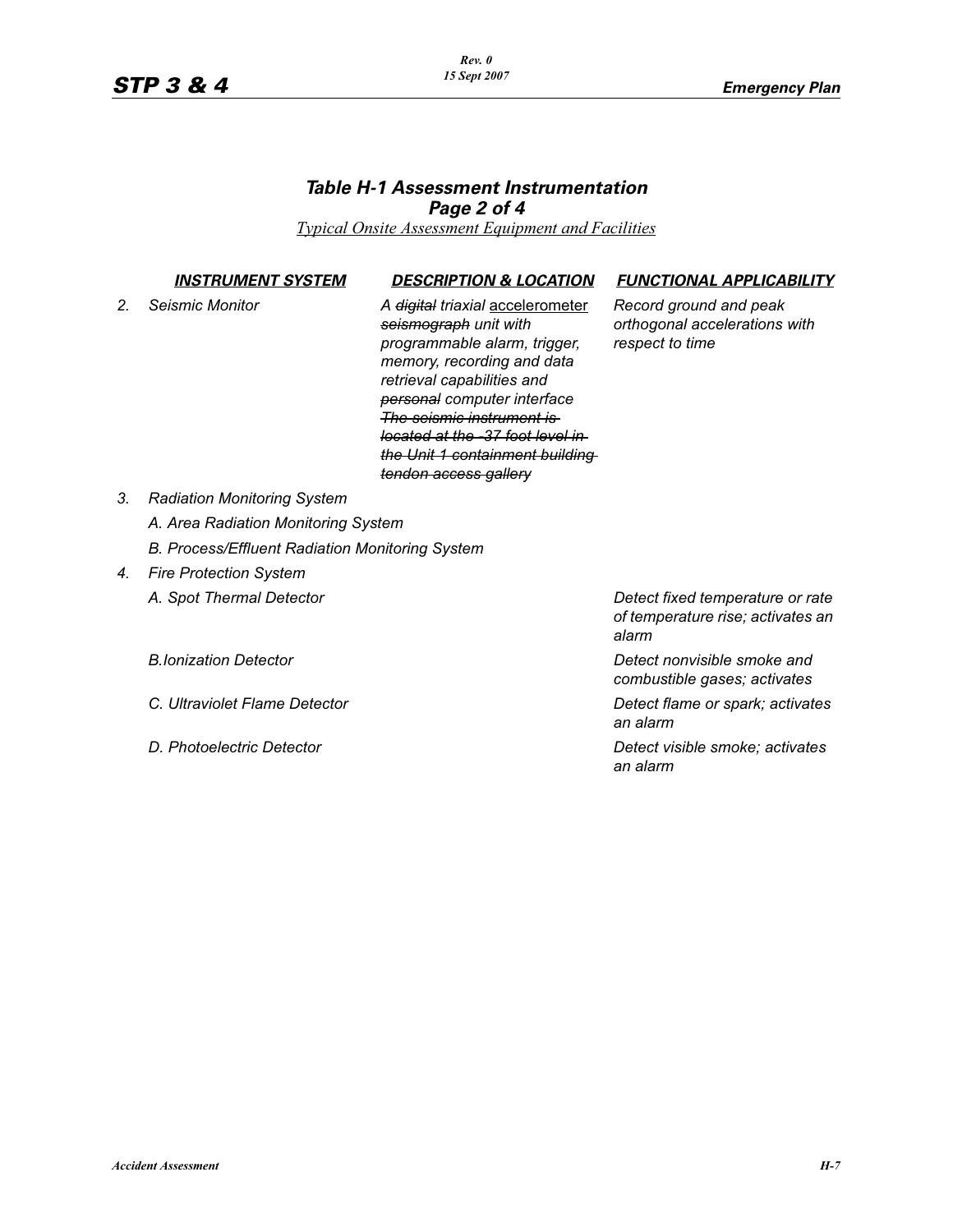#### *Rev. 0 15 Sept 2007*

## *Table H-1 Assessment Instrumentation Page 3 of 4*

*Typical Onsite Assessment Equipment And Facilities*

| <u>INSTRUMENT SYSTEM</u>                                                             | <b>DESCRIPTION &amp; LOCATION</b>                                       | <b>FUNCTIONAL APPLICABILITY</b>                                                                                                                                                                   |
|--------------------------------------------------------------------------------------|-------------------------------------------------------------------------|---------------------------------------------------------------------------------------------------------------------------------------------------------------------------------------------------|
| E. Line Type Thermal Detector                                                        |                                                                         | Sufficient heat from source<br>activates an alarm                                                                                                                                                 |
| F. Fire Protection System<br>Display Unit 1 and 2 Main<br>Control Room               |                                                                         | A Cathode Ray Tube linked to<br>the unit computers provides for<br>appraisal of Fire Protection<br>System incoming alarms and<br>system actuation's in each<br>Control Room                       |
| <b>G. Fire Protection System</b><br>Display Unit 3 and 4 Main<br><b>Control Room</b> |                                                                         | A video display Unit linked to the<br>unit computer system provides<br>for appraisal of Fire Protection<br><b>System incoming alarms and</b><br>system actuation's in each<br><b>Control Room</b> |
| Facilities                                                                           |                                                                         |                                                                                                                                                                                                   |
| A. Radiological Laboratory<br><b>Equipment and Detectors</b>                         | Chemical analysis count room of Equipped for radiological/<br>each unit | chemical analysis                                                                                                                                                                                 |
| <b>B.</b> Environmental Surveillance<br>Program                                      | Thermoluminescent dosimeter<br>monitoring stations                      | Measures radiation dose                                                                                                                                                                           |

*Fixed air sampling stations outside security fence*

*Sample particulate and* 

*radioidines*

*5. Facilities*